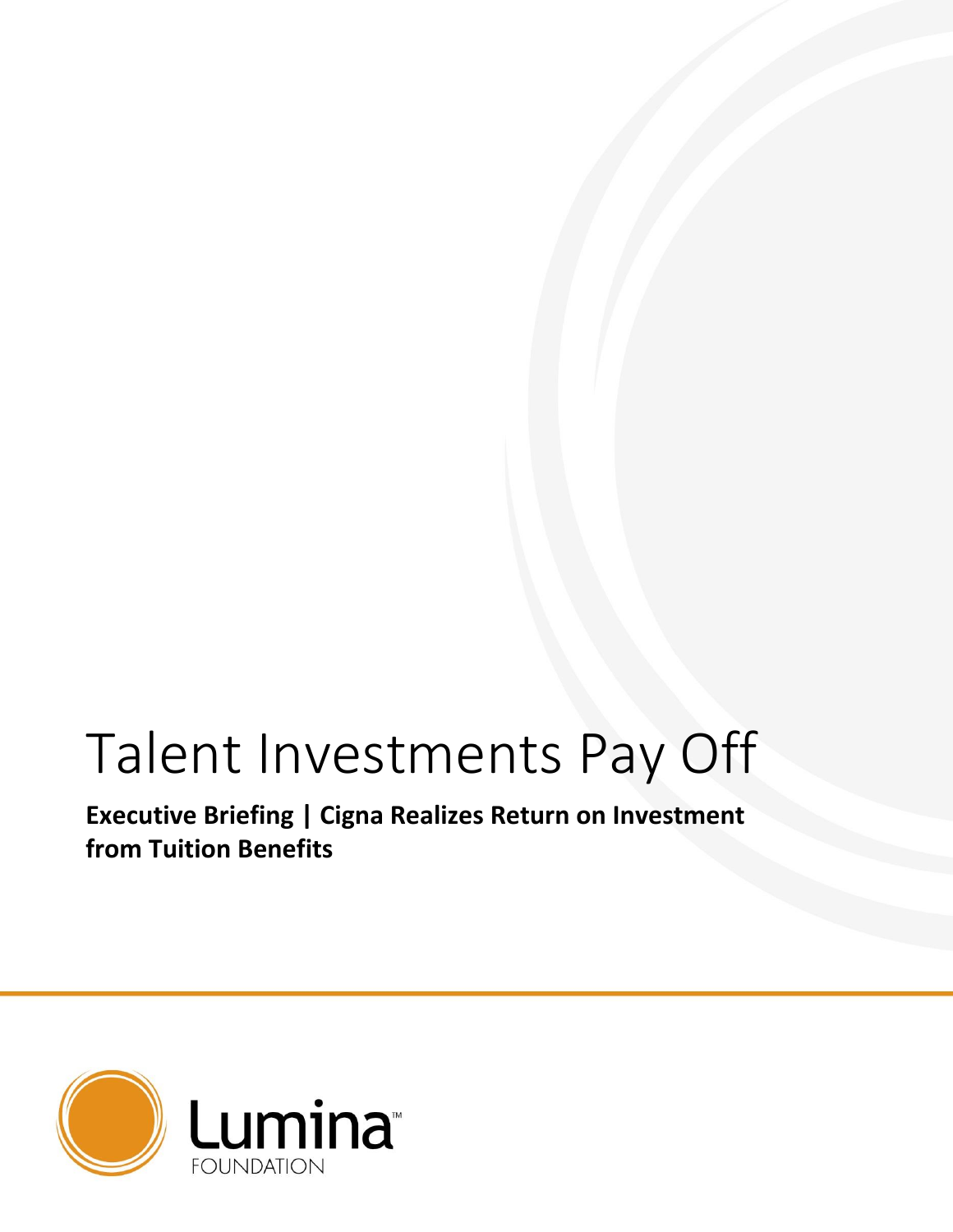

## Idea in Brief

| <b>Situation</b>                 | <b>Challenge</b>                 | <b>Result</b>                   |
|----------------------------------|----------------------------------|---------------------------------|
| From 2012 to 2014, Cigna         | While Cigna HR leadership        | From 2012 to 2014, ERP resulted |
| Corporation (Cigna) provided     | intuitively knew that ERP was a  | in 129% ROI as a result of      |
| employees millions of dollars in | good benefit to offer employees, | avoided talent management       |
| tuition assistance through its   | Cigna had not quantified the     | costs. Employees who took       |
| <b>Educational Reimbursement</b> | value of ERP for the business or | advantage of ERP achieved 43%   |
| Program (ERP).                   | its employees.                   | higher incremental wage gains.  |

# Why Measure ROI on Tuition Benefits Investments?

Despite a return of unemployment rates to pre-recession levels, a skills mismatch remains between employers' critical, in-demand skills and the availability of those skills in workers. This is a threat to U.S. competitiveness, which the Harvard Business School defines as, "the extent that companies operating in the country can both win in global markets and lift the living standards of the average American." If U.S. employers can't find that talent locally that they need to compete, some look abroad to fill skill gaps. However, other employers are looking at the employees they already have, and they're finding a workforce ready to develop the in-demand skills that their employer will need in the future while continuing to contribute to the employer's success today.

High-quality learning is a pathway to increase both employers' ability to compete and employees' access to career opportunity and higher wages. To help fill talent and skill gaps, U.S. employers spend

approximately \$177B annually on formal training and talent development.<sup>ii</sup> On average, 10% of an employer's learning and development (L&D) spend is on tuition assistance to provide access to postsecondary degrees and credentials to improve knowledge and skills.<sup>iii</sup> However, tuition assistance programs have long been treated mainly as benefit programs and outside the corporation's L&D portfolio or talent strategy. As a result, only ~2-5% of organizations have evaluated the return on investment (ROI) they receive from tuition assistance programs.<sup>iw</sup>

*"…The demand for talent is rising rapidly across the nation. [These strategies] clearly help their own employees, many of whom attended college but have nothing to show for it because they dropped out or stopped out. They help themselves as a business by educating some portion of their own future leadership ranks. And they help the communities where they operate."*

*- Jamie Merisotis, Lumina Foundation CEO*

C-suite leaders need to see ROI. According to a 2010 ROI Institute survey of 96 Fortune 500 CEOs, 92 respondents stated they are interested in understanding the investments and impact of their company's L&D initiatives. In response, Lumina Foundation commissioned global consulting services provider, Accenture, to create a model and to facilitate ROI studies to uncover the value of major employers' tuition assistance programs. Cigna, a global health service leader, volunteered its Education Reimbursement Program (ERP) as one of the first programs evaluated.

#### Study Subject: Cigna's Educational Reimbursement Program

Cigna is a global health service leader with FY14 revenues of \$35B, dedicated to helping people improve their health, well-being, and sense of security. In the U.S., the Cigna workforce is comprised of approximately 31,000 employees that mainly hold four job functions: Sales, Business Operations, Medical Management, and Information Technology. Cigna volunteered its ERP to be studied. The ROI study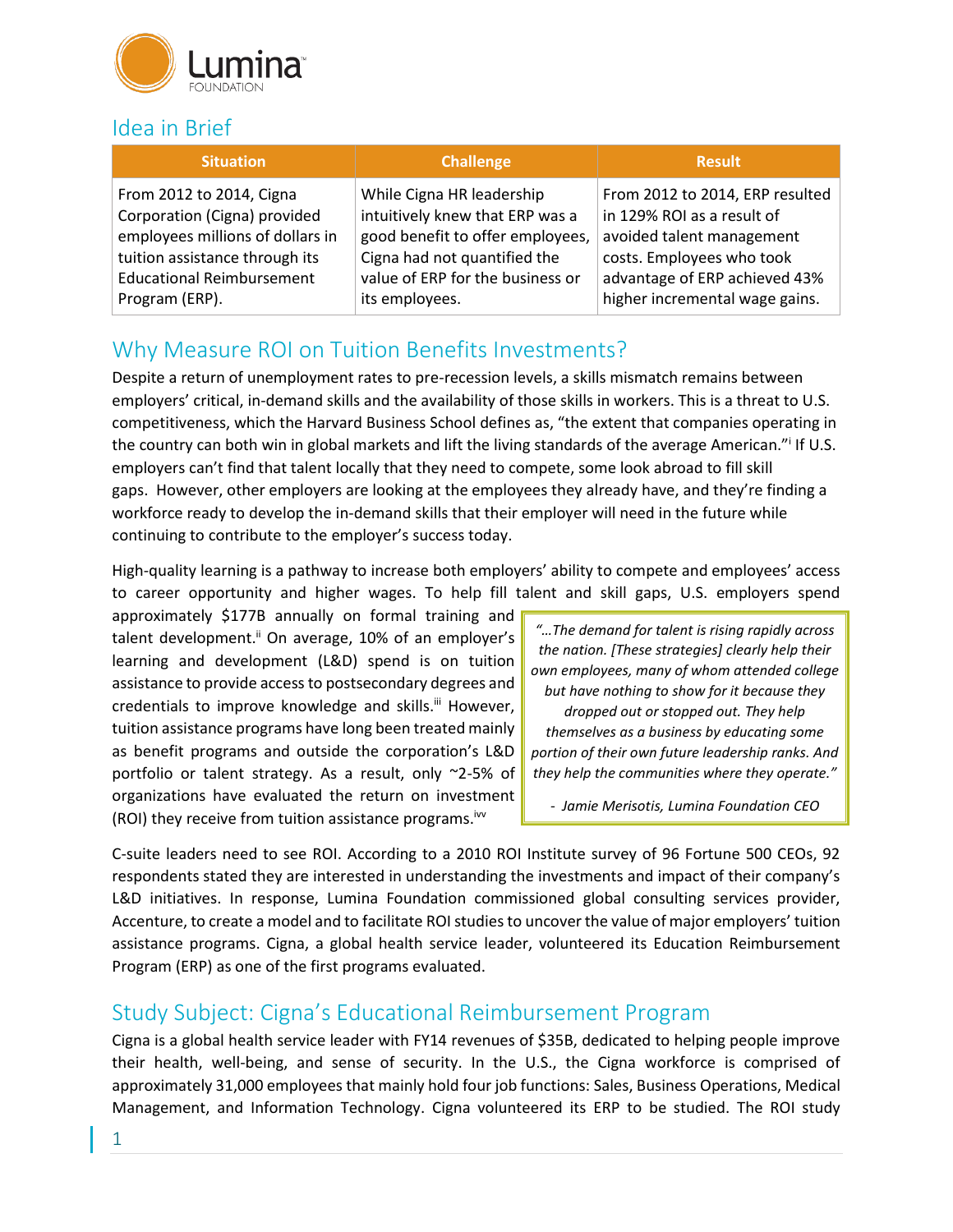

analyzed ERP from 2012 to 2014. During that time period, over 2,200 unique employees participated in ERP, which resulted in a 3-year utilization rate of 5.8%.

## Study Process

Accenture developed a robust ROI evaluation framework and methodology to calculate the business value of tuition assistance investments. The framework includes total investment costs and potential revenue and cost factors that could create business benefit (or loss) as a result of an employee's participation in an education program.

The ROI study followed a four step process as outlined in the table below.<sup>vi</sup>

| <b>Study Process</b>                                                                                                                                                                                                                                                                                                                              | <b>Cigna's Experience</b>                                                                                                                                                                                                                                                                                                                             |  |
|---------------------------------------------------------------------------------------------------------------------------------------------------------------------------------------------------------------------------------------------------------------------------------------------------------------------------------------------------|-------------------------------------------------------------------------------------------------------------------------------------------------------------------------------------------------------------------------------------------------------------------------------------------------------------------------------------------------------|--|
| <b>1: Select Benefits Measures</b>                                                                                                                                                                                                                                                                                                                |                                                                                                                                                                                                                                                                                                                                                       |  |
| • Select relevant revenue and cost measures<br>that may be impacted by an employee's<br>participation in the education program and for<br>which data is available<br>• Identify all of the investment costs associated<br>with offering and administering the program                                                                             | • Selected the measures of promotions,<br>transfers, and turnover<br>• Decided to test the hypotheses that employee<br>participation in ERP would result in higher<br>promotion, transfer, and retention rates, and<br>therefore lower talent management costs                                                                                        |  |
| 2: Collect and Prepare Data                                                                                                                                                                                                                                                                                                                       |                                                                                                                                                                                                                                                                                                                                                       |  |
| • Extract, consolidate, and cleanse HR and<br>business data to evaluate selected measures<br>• Aggregate all investment costs related to the<br>education program<br>• Segment employees into two groups - those<br>who used ERP benefits and those who did not<br>• Collect supplementary information through<br>employee interviews and surveys | • Collected 4,400 employee records for both<br>employees who took advantage of ERP and<br>employees who did not participate from 2012<br>to 2014 and aggregate data for over 31,000<br>employees to serve as a basis for comparison<br>• Identified investment costs in tuition, third-<br>party service costs, and administrative<br>personnel costs |  |
| 3: Complete Data Analysis and Calculations                                                                                                                                                                                                                                                                                                        |                                                                                                                                                                                                                                                                                                                                                       |  |
| • Observe differences in behavior across groups<br>for the selected factors<br>• Apply statistical analyses to isolate out the<br>effects of influential variables, aside from<br>program participation, impacting the results<br>• Quantify the final impact of the education<br>program based on factor-level results                           | • Found that employees who use ERP benefits<br>achieve more promotions (+10%) and transfers<br>(+7.5%) and stay longer (+8%) with Cigna than<br>employees who do not participate in ERP<br>• Calculated total benefit across all three factors<br>- promotions, transfers, and turnover                                                               |  |
| 4: Finalize Results & Assess Maturity                                                                                                                                                                                                                                                                                                             |                                                                                                                                                                                                                                                                                                                                                       |  |
| • Complete ROI calculations<br>• Summarize findings from employee interviews<br>and surveys<br>• Assess ROI maturity and identify opportunities<br>to improve program results and ROI<br>capabilities                                                                                                                                             | • Found an ROI of 129% from 2012 to 2014<br>• Found employees who use ERP benefits had<br>greater career mobility and attained 43%<br>higher incremental wage gains over the three-<br>year period than employees who did not<br>participate in ERP<br>• Identified ways to align ERP with in-demand<br>jobs and provide enhanced program supports    |  |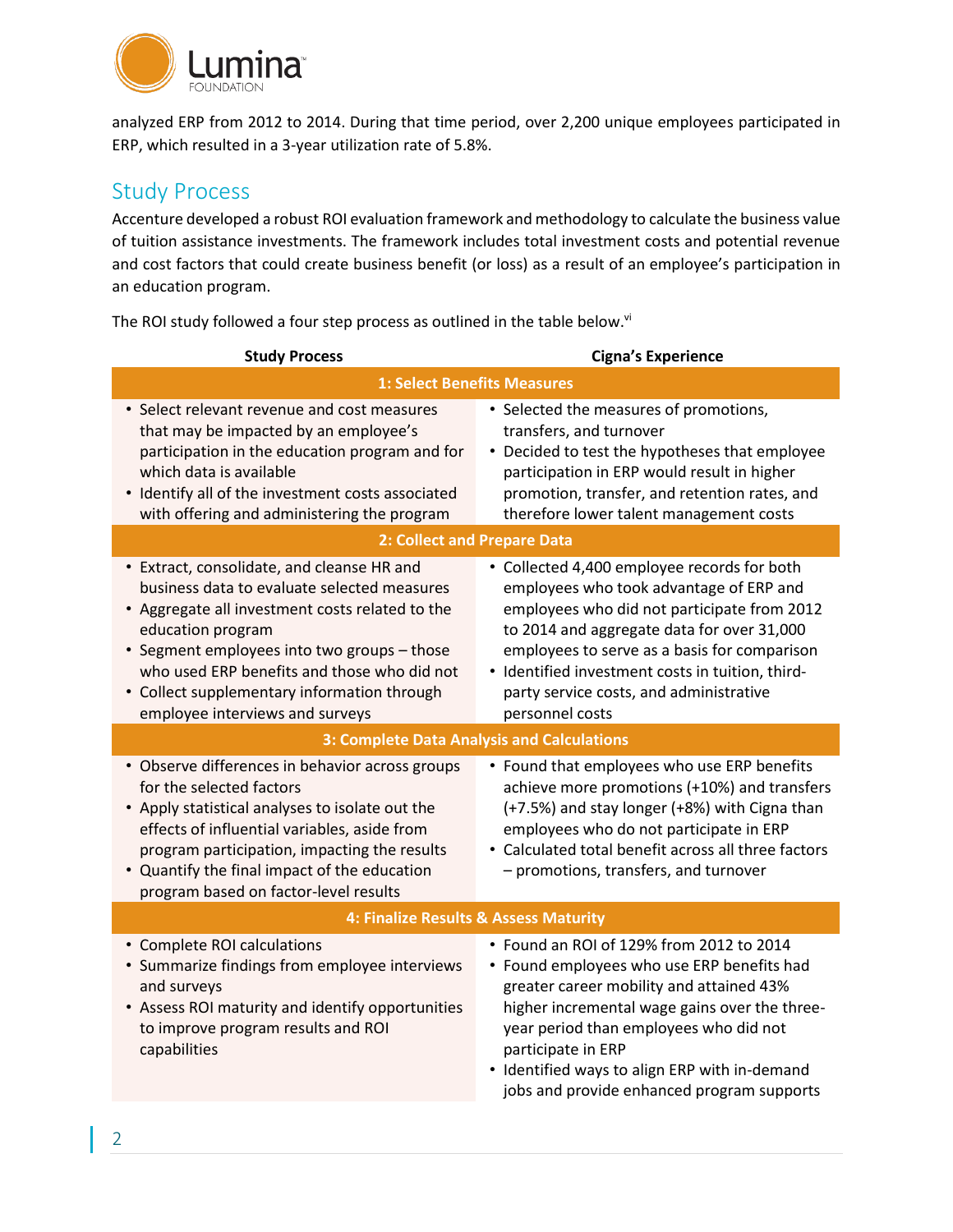

# Value Created for Cigna and its Employees

The ROI study demonstrated that ERP is a valuable investment for Cigna's business and employees. From 2012 to 2014, ERP produced an ROI of 129%. Employees who took advantage of ERP got promoted and accessed new career opportunities at higher rates than employees who did not participate, and ERP participation was associated with 43% higher incremental wage gains over the three-year period.

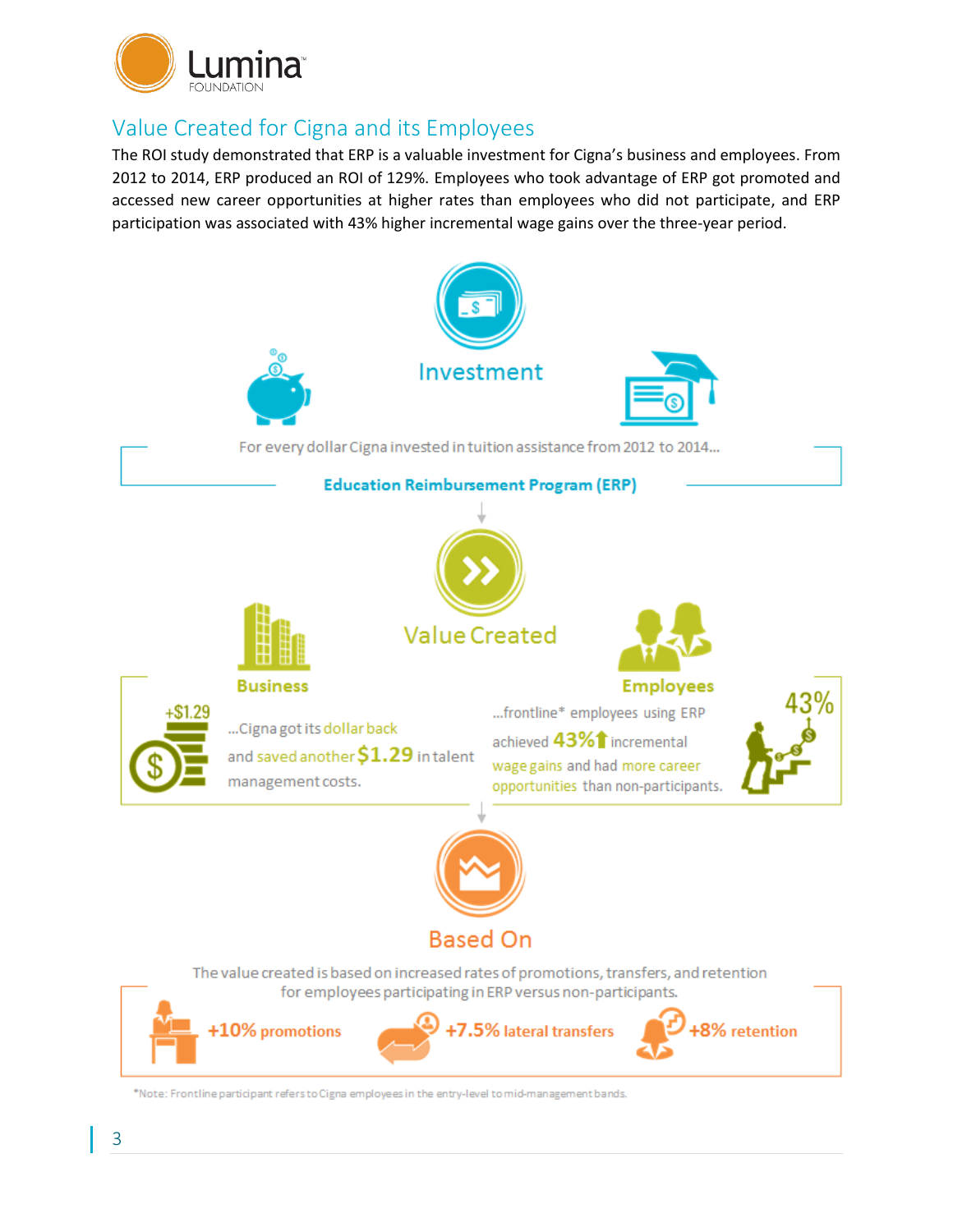

# Cigna's Response

Based on this study's results and recommendations, Cigna made immediate programmatic changes to ERP to enhance its tuition benefit program and align it with broader talent strategies. Cigna:

- **Increased financial support** to \$10,000 for undergraduate degrees and \$12,000 for graduate degrees in strategic fields of study and lowered reimbursement to \$4,000 for undergraduate degrees and \$6,500 for graduate degrees in non-strategic fields. This will advance Cigna's talent strategy while helping employees develop skills for long-term employability
- **Launched advisory services** to support ERP participants and help them navigate career pathways
- **Eliminated the burden of up-front payment** by working with its education partners to accept payment after each semester when employees can access the reimbursement funds

*"Our Leadership team intuitively knew that ERP was a good benefit, but we could never prove that it was a valuable business investment. We were delighted that the proof was there in the ROI study. Now, we can be bolder and more strategic in our focus."*

*– Karen Kocher, Cigna Chief Learning Officer*

Cigna expects these changes will support future talent acquisition and plans to regularly reassess the ROI of ERP after the changes have gone into effect.

## Improving Business Value of Tuition Assistance

Based on the findings from the ERP study, employers can take the following actions to maximize and continuously improve the value of tuition assistance programs:

- 1. **Measure ROI**: Start measuring the ROI of tuition assistance programs to understand what benefits the organization receives from its investments.
- 2. **Capture Data Now**: If an organization does not have the data it needs to measure ROI, leaders should identify benefit factors important to their business and start tracking supporting information now. As a first step, consider systematically tracking the degree and credential fields of study pursued by employees and their degree attainment results.
- 3. **Align Program with Strategy**: Align tuition assistance investments with high-priority talent needs to help fill gaps and create strategic talent pipelines within the organization.
- 4. **Promote Programs**: Encourage participation and provide information about which degrees and credentials are in high demand in the organization so employees can pursue valued credentials.
- 5. **Provide Programmatic Support**: Consider providing education attainment counseling services to support employees in pursuing and gaining additional skills and degrees.

#### Conclusion

While ERP was designed to provide Cigna employees access to ongoing education opportunities and to ensure Cigna's competitiveness from a benefits perspective, its impact has reached far beyond those parameters. Not only is Cigna benefiting from a positive ROI due to the cost savings associated with ERP, its employees are benefiting due to their improved skills and wages, and the communities where Cigna employees reside are benefiting from both the strengthened organization and improved skills and wages